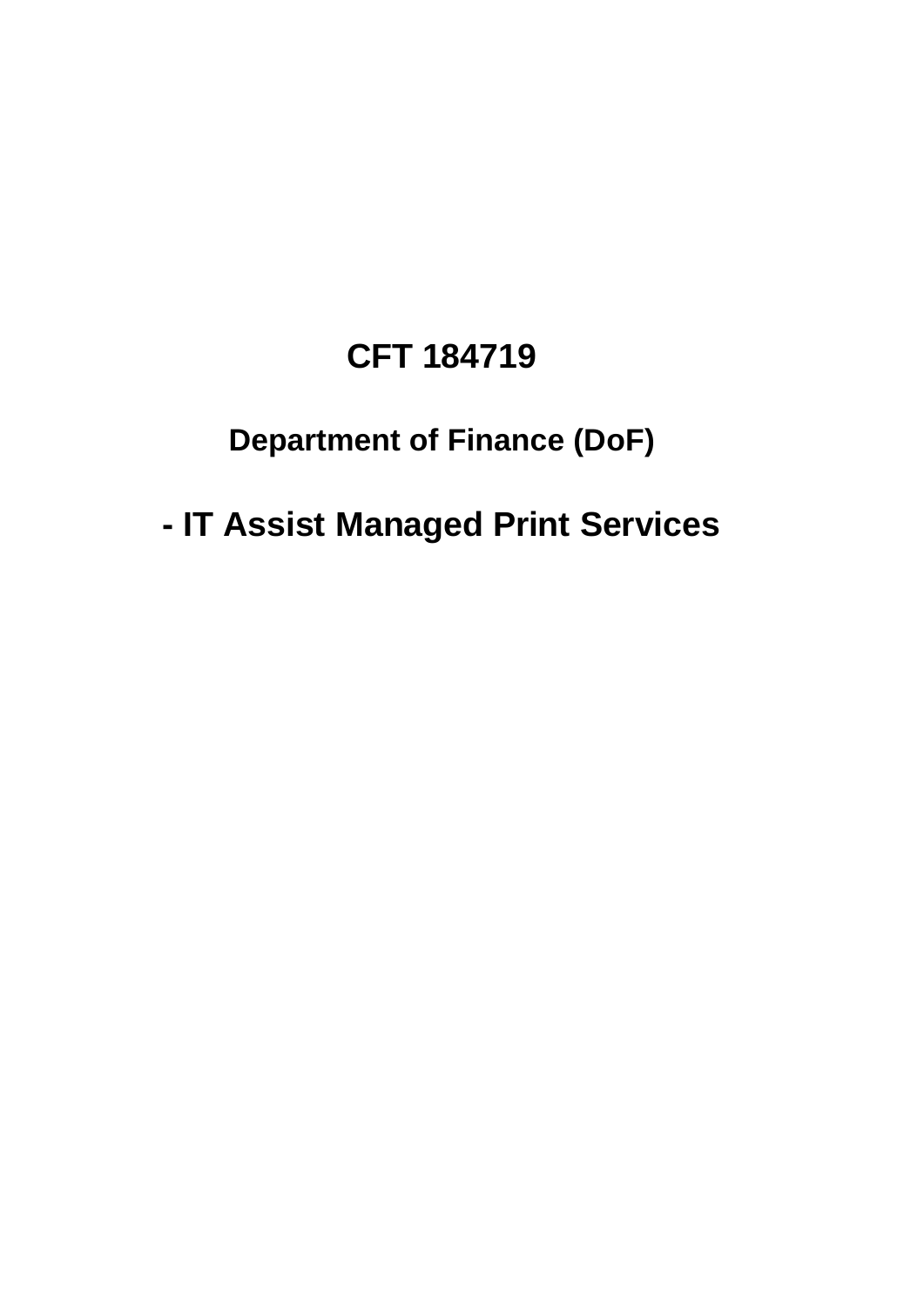# **Managed Print Service**

## **1.1 Requirement**

 Northern Ireland Public Sector (see Appendix 1). For the purchase of MFDs the support, maintenance and toner costs are to be applied through Managed Service Charge. This contract is for both the purchase and lease of new MFDs for the

## **1.2 Scope of Contract**

 This contract will commence on award and will run for a period of ten (10) years however purchases will only be made during the first five (5) years of the contract with maintenance and support running for five (5) years from the installation of each device.

 This contract is for the requirement as detailed in this Specification Document.

 Additional MFDs and Printing may be required during the period of this contract to accommodate an increase to the IT Assist customer base. Charges in respect of additional services will be in line with the current Terms and Conditions of contract and agreed Pricing Schedule and will only be increased using the price indexation after the initial contract period.

#### $1.3$ **1T Assist**

 The Department of Finance (DoF), IT Assist has responsibility for the delivery of common IT systems and services to support the business objectives of the 12 Northern Ireland Civil Service (NICS) Departments, approximately 40 Arms-Length organisations, and a growing number of customers from various organisations across the wider Public Sector in Northern Ireland.

Northern Ireland.<br>IT Assist will manage this contract for and on behalf of all contract users. All orders in respect of this contract will be placed via IT Assist.

# **1.4 Background to Requirements**

 NICS has a print environment based almost totally on standard network printers and personal printers, with over 9000 devices currently in use.

 IT Assist has implemented Nuance Equitrac Office v5.4 Print Management solution across the NICS, with approximately 200 MFDs fully integrated with that solution for PIN Printing, Follow-Me Printing, and Reporting of statistical data. Equitrac is also used for monitoring the print activity on the existing 9000 non-MFD printers.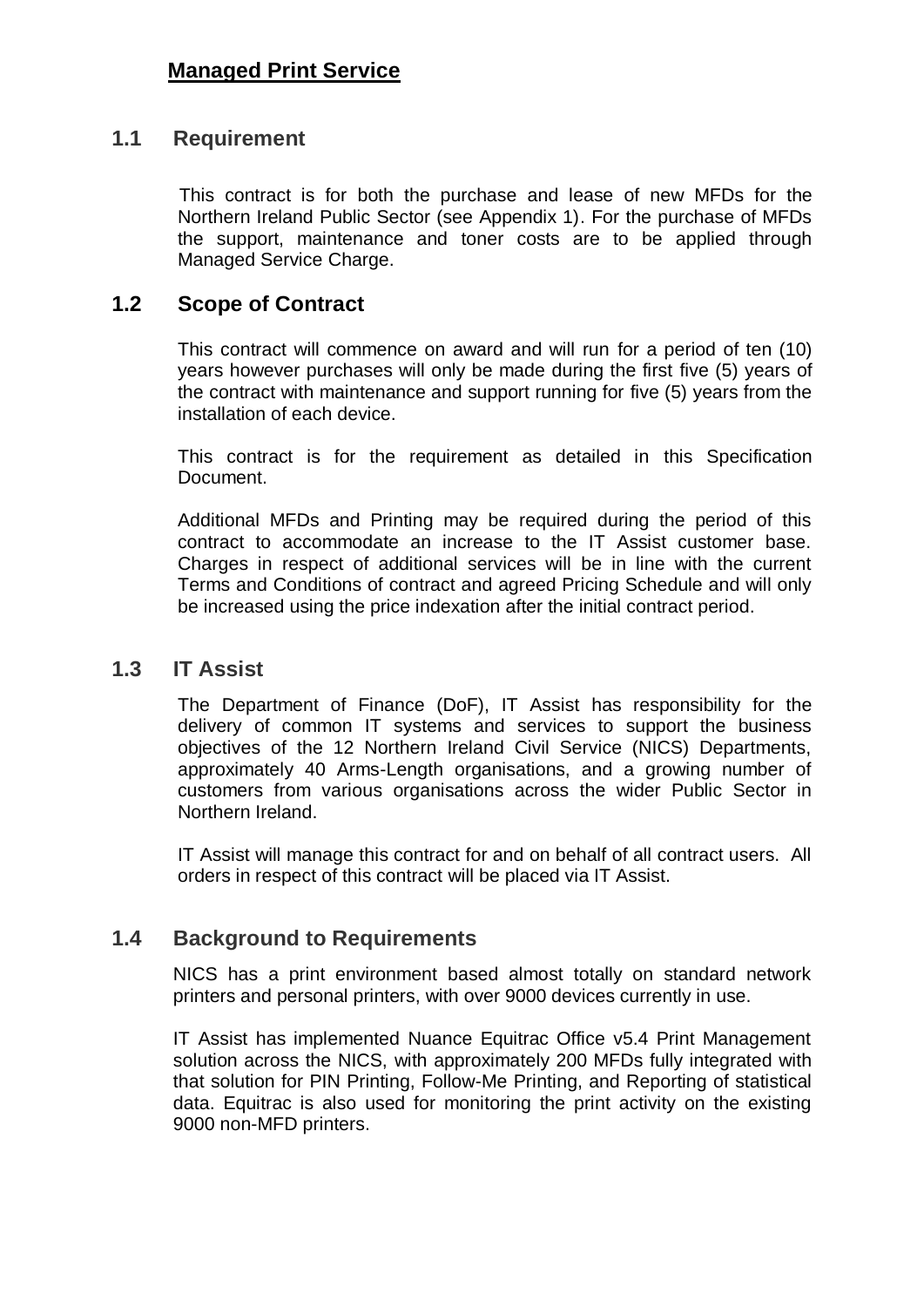# **1.5 Requirements**

 This contract must allow for both the purchase and lease of MFDs however for the Northern Ireland Civil Service (NICS). the initial requirement is for the purchase of approximately 800 – 1000 MFDs

 have been broken down into 4 models; All MFDs must support Colour Printing and A3/A4 Paper Sizes. The MFDs

Small Large Extra Large 100+ Pages per Minute 30+ Pages per Minute Medium 45+ Pages per Minute 60+ Pages per Minute

The full specification of the required MFDs is shown in the Pricing Schedule.

| <b>Mandatory Requirements</b> |                                                                                                                                                                                                                                                                                                                                                                                                                                                                                                                                                                                                                                                                                        |           |
|-------------------------------|----------------------------------------------------------------------------------------------------------------------------------------------------------------------------------------------------------------------------------------------------------------------------------------------------------------------------------------------------------------------------------------------------------------------------------------------------------------------------------------------------------------------------------------------------------------------------------------------------------------------------------------------------------------------------------------|-----------|
| MR1                           | IT Assist currently has a 25,000 User Enterprise License<br>for the Nuance Equitrac Office v5.4 Print Management<br>solution across the NICS.<br>All proposed MFDs provided under this contract must be<br>fully compatible with the Equitrac print management<br>solution including, but not limited to, Pin-Printing, Follow-<br>Me-Printing, and Reporting of all statistical data to the<br>Equitrac management systems.<br><b>Confirm Compliance</b>                                                                                                                                                                                                                              | Pass/Fail |
| MR <sub>2</sub>               | proposed MFDs must include any additional<br>All<br>hardware/software configurations to allow them to be<br>fully integrated with the Nuance Equitrac v.5.4 print<br>management solution,<br>including<br>add-ons<br>boards,<br>licenses, or configuration work.<br>This includes all Nuance Equitrac Embedded MFD<br>licenses required to integrate the proposed MFDs with<br>Equitrac and allow for tracking and monitoring of all MFD<br>activity (Copy, Print, Scan, etc).<br><b>The</b><br>for<br>any additional<br>hardware/software<br>costs<br>configurations and licenses must be included in the<br>Purchase Price within the Pricing Schedule.<br><b>Confirm Compliance</b> | Pass/Fail |
| MR <sub>3</sub>               | All proposed MFDs must operate fully within the existing<br>IT Assist infrastructure, which is based on;<br>Windows Server 2008 and 2012 (including<br>Service Packs)<br>Windows 7, 8 and 10 (including Service Packs)<br>Office 2007, Office 2010, and Office 2013<br>(including Service Packs)                                                                                                                                                                                                                                                                                                                                                                                       | Pass/Fail |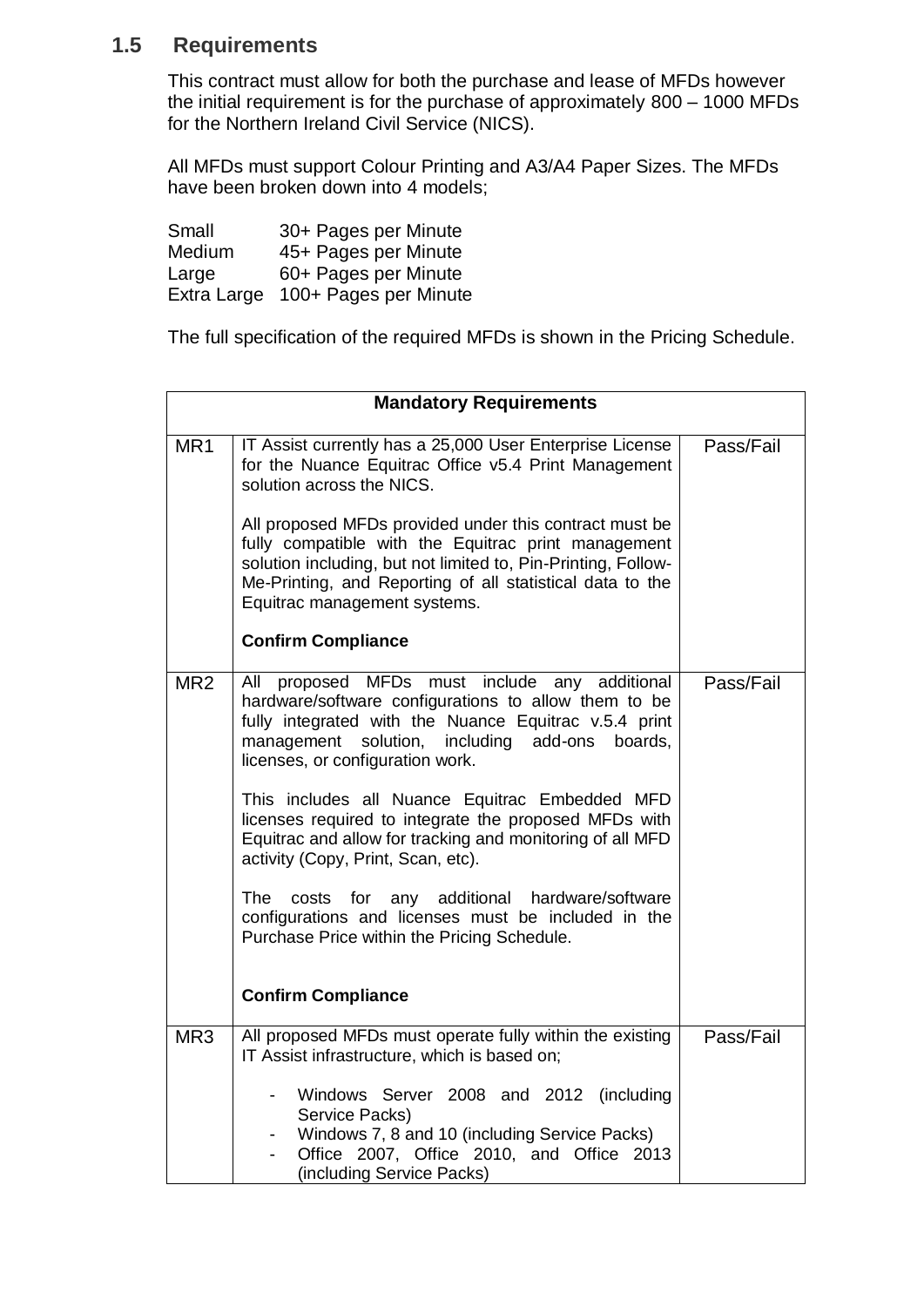|                 | Internet Explorer 11 and 12<br>Google Chrome<br><b>Red Hat Linux</b><br><b>Oracle Linux</b>                                                                                                                                                      |           |
|-----------------|--------------------------------------------------------------------------------------------------------------------------------------------------------------------------------------------------------------------------------------------------|-----------|
|                 | Firefox                                                                                                                                                                                                                                          |           |
|                 | <b>Confirm Compliance</b>                                                                                                                                                                                                                        |           |
| MR4             | All proposed MFDs must have the functionality to scan<br>to internal NICS email, with Address Book integration via<br>lightweight directory access protocol (LDAP).                                                                              | Pass/Fail |
|                 | The email address must be auto-populated with the<br>authenticated users email address and must default to<br>PDF (image only).                                                                                                                  |           |
|                 | <b>Confirm Compliance</b>                                                                                                                                                                                                                        |           |
| MR <sub>5</sub> | All proposed MFDs must be capable of using<br>recycled paper.                                                                                                                                                                                    | Pass/Fail |
|                 | It would be of benefit to IT Assist if tenderers would<br>also provide any limitations or restrictions on the<br>quality levels of recycled paper that can be used.                                                                              |           |
|                 | A detailed response on how this requirement<br>will be met is required.                                                                                                                                                                          |           |
| MR <sub>6</sub> | All proposed MFDs must provide the following minimum<br>levels of security standards and certification;                                                                                                                                          | Pass/Fail |
|                 | Minimum ISO 15408 EAL2<br>HDD overwrite with the facility for automatic<br>erasure of all data on the hard drive which can be<br>scheduled to run at defined times.<br>Disk encryption<br><b>User Authentication</b><br><b>SSL</b>               |           |
|                 | <b>Confirm Compliance</b>                                                                                                                                                                                                                        |           |
| MR7             | Where an MFD needs to be removed from site by the<br>Contractor it may be required that all storage media<br>within the device, including the hard drive, are removed<br>by the Contractor and left onsite with an authorised<br>representative. | Pass/Fail |
|                 | <b>Confirm Compliance</b>                                                                                                                                                                                                                        |           |
| MR <sub>8</sub> | The Contractor must ensure that all personnel (whether<br>employed directly or as a sub-contractor) working on this<br>contract have been security cleared to at least Baseline<br>Personnel Security Standard.                                  | Pass/Fail |
|                 | <b>Confirm Compliance</b>                                                                                                                                                                                                                        |           |
| MR9             | All proposed MFDs must provide a facility for the<br>automatic deletion of print jobs that have not been<br>printed.                                                                                                                             | Pass/Fail |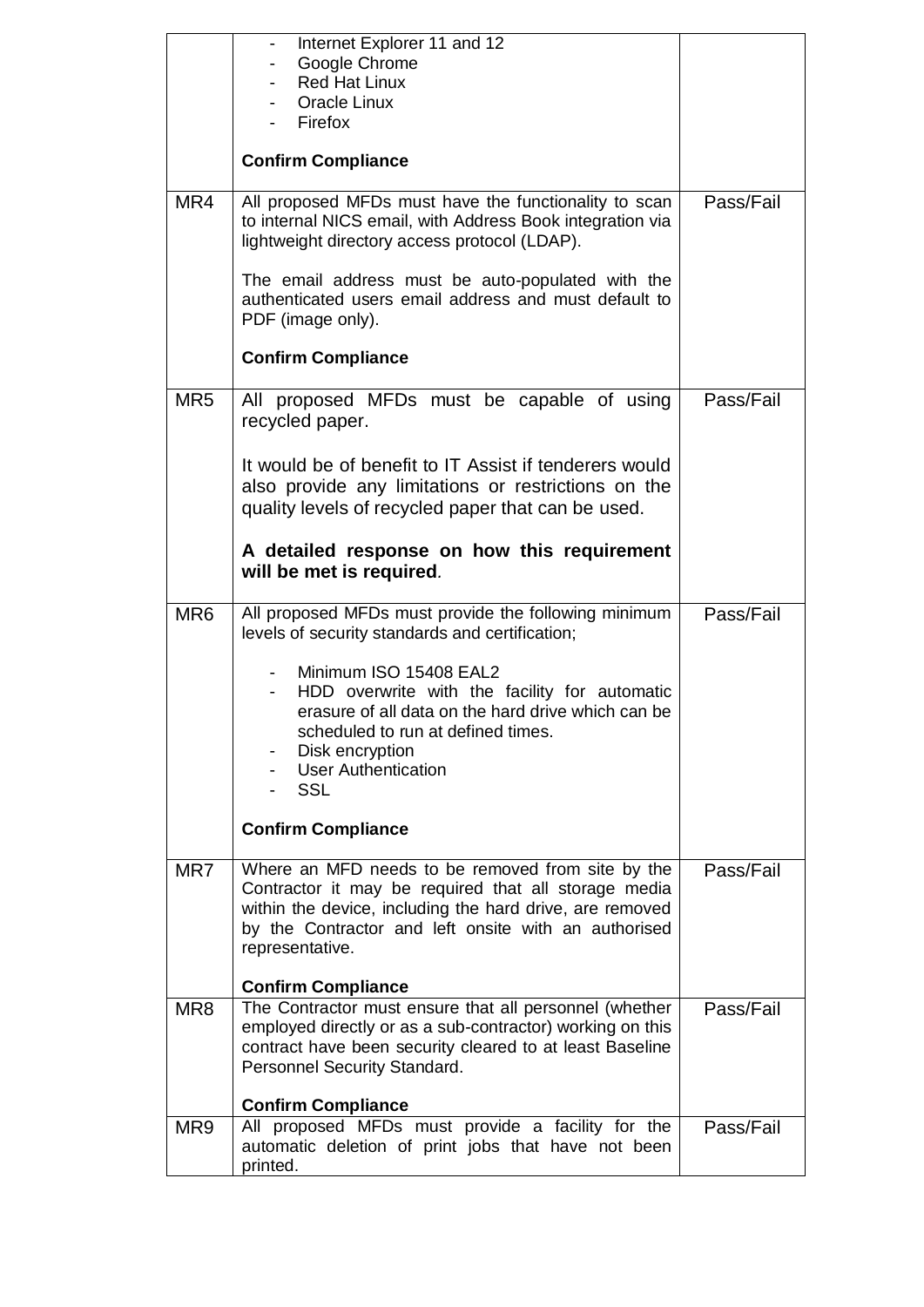|             | The settings for this must be configurable by contracting<br>Authority.                                                                                                                                                                                                                                                                                                                                                                            |           |
|-------------|----------------------------------------------------------------------------------------------------------------------------------------------------------------------------------------------------------------------------------------------------------------------------------------------------------------------------------------------------------------------------------------------------------------------------------------------------|-----------|
| <b>MR10</b> | <b>Confirm Compliance</b><br>All proposed MFDs must present the list of jobs queued<br>at the Equitrac Server for the user, and allow the user to<br>select jobs to print, retain, or delete.                                                                                                                                                                                                                                                      | Pass/Fail |
| <b>MR11</b> | <b>Confirm Compliance</b><br>All proposed MFDs must be preconfigured by the<br>Contractor with all required settings prior to site delivery<br>in order to minimise time spent on-site.<br>These settings will be agreed with IT Assist during the<br>planning phase of implementation - see MR 19.<br><b>Confirm Compliance</b>                                                                                                                   | Pass/Fail |
| <b>MR12</b> | All proposed MFDs must automatically order supplies<br>(excluding paper) in a timely fashion to maintain the<br>minimum of 97% uptime as specified in CCS RM1599<br>SLA.<br><b>Confirm Compliance</b>                                                                                                                                                                                                                                              | Pass/Fail |
| <b>MR13</b> | All proposed MFDs must automatically report faults to<br>the Contractor's support system and raise engineering<br>support calls if required.<br><b>Confirm Compliance</b>                                                                                                                                                                                                                                                                          | Pass/Fail |
| <b>MR14</b> | All proposed MFDs must automatically report print usage<br>volumes to the Contractor's support system and raise<br>appropriate quarterly invoices reporting actual print<br>usage.<br><b>Confirm Compliance</b>                                                                                                                                                                                                                                    | Pass/Fail |
| <b>MR15</b> | Management Information Reports must be provided to IT<br>Assist on a Monthly or Quarterly basis detailing<br>adherence to the CCS RM1599 SLA. This must include<br>but is not limited to:<br>Individual MFD and Average Fleet uptime;<br><b>Uptime Trend Analysis;</b><br>Total Volume of the Fleet (inc. Colour/Mono<br>split);<br>Ticket Count by Type;<br>- Detailed Ticket Reports;<br><b>Device Utilisation;</b><br><b>Confirm Compliance</b> | Pass/Fail |
| <b>MR16</b> | The Contractor must provide training of Key Users at<br>each site to cover replacement of consumables and<br>basic troubleshooting.                                                                                                                                                                                                                                                                                                                | Pass/Fail |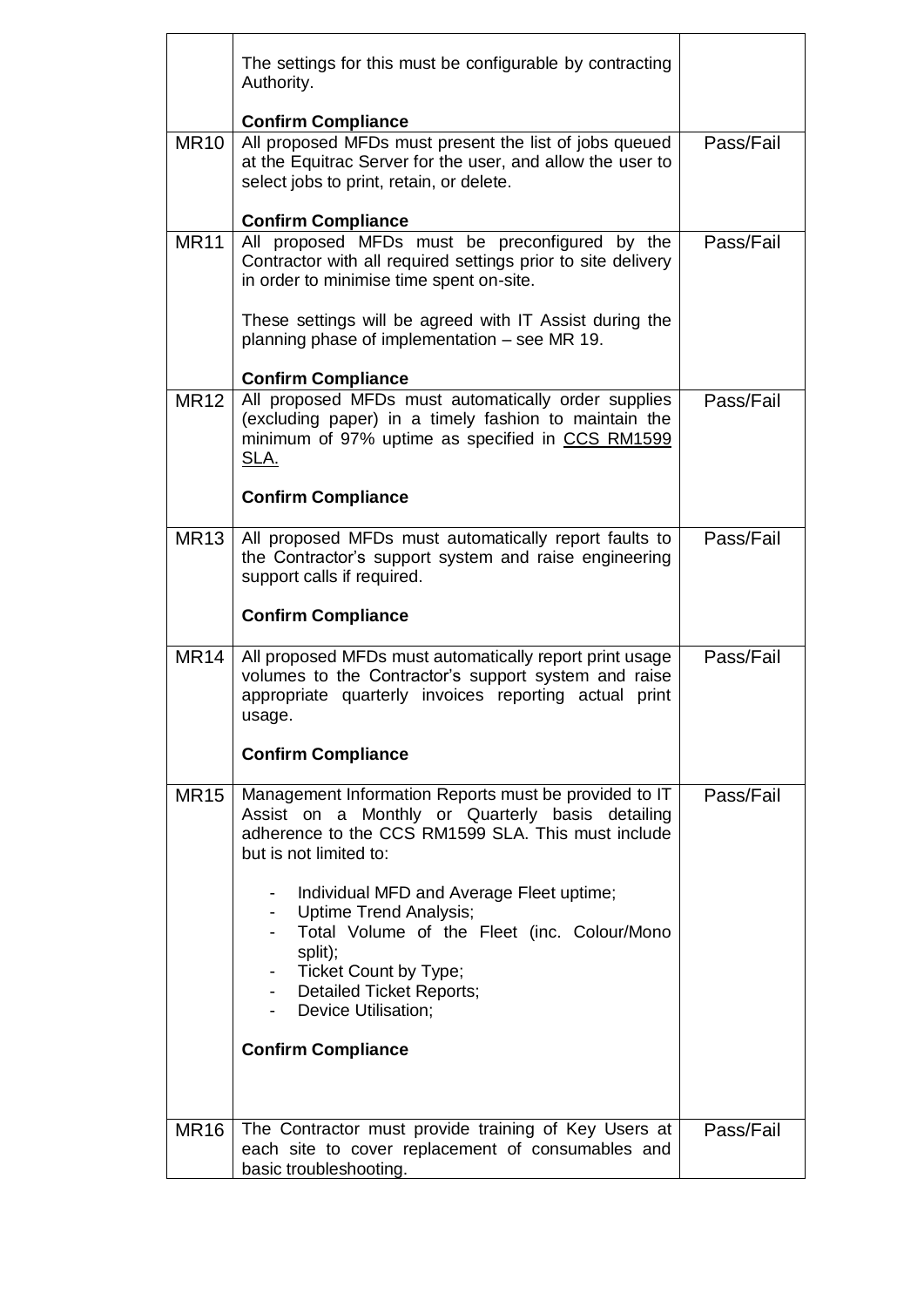|             | Key Users to be trained will be identified by IT Assist<br>when placing an order. In respect of the NICS this will<br>provided<br>during the planning phase<br>be<br>οf<br>implementation - see MR 19.<br><b>Confirm Compliance</b>                                                                                                                              |           |
|-------------|------------------------------------------------------------------------------------------------------------------------------------------------------------------------------------------------------------------------------------------------------------------------------------------------------------------------------------------------------------------|-----------|
| <b>MR17</b> | The Contractor must provide training to IT support staff<br>(initially approx 3 IT Assist staff) in the following areas;<br>installation, support, troubleshooting, administration and<br>configuration.                                                                                                                                                         | Pass/Fail |
|             | IT Assist training must be provided before rollout<br>commences.                                                                                                                                                                                                                                                                                                 |           |
|             | <b>Confirm Compliance</b>                                                                                                                                                                                                                                                                                                                                        |           |
| <b>MR18</b> | MFDs will be installed at locations across Northern<br>Ireland, and tenderers must confirm that all delivery,<br>installation, and configuration costs are included in the<br>Purchase / Rental Price within the Pricing Schedule.                                                                                                                               | Pass/Fail |
|             | <b>Confirm Compliance</b>                                                                                                                                                                                                                                                                                                                                        |           |
| <b>MR19</b> | The initial IT Assist implementation will be carried out<br>over a 12-24 month period, depending upon available IT<br>Assist resources, and the Contractor must confirm that<br>they will be able to meet this timetable and work with IT<br>Assist staff on the installation of each device.                                                                    | Pass/Fail |
|             | Following agreement between IT Assist and<br>the<br>Contractor of the initial rollout schedule, IT Assist will<br>provide the next phase of the rollout plan on a monthly<br>basis, subject to planning sessions with the Contractor.<br>It is proposed the first 4 sites will be Netherleigh House,<br>Clarence Court, Causeway Exchange and Adelaide<br>House. |           |
|             | For this implementation the Contractor must provide IT<br>Assist with a weekly report detailing the number of<br>devices installed along with the type, Asset tag, contract<br>start date and contract end date.                                                                                                                                                 |           |
|             | <b>Confirm Compliance</b>                                                                                                                                                                                                                                                                                                                                        |           |
| <b>MR20</b> | MFD's may need to be relocated within an office or<br>Where an MFD is to be moved between<br>building.<br>buildings the Contractor must relocate the device at an<br>agreed standard flat rate fee as per pricing schedule.                                                                                                                                      | Pass/Fail |
|             | <b>Confirm Compliance</b>                                                                                                                                                                                                                                                                                                                                        |           |
| <b>MR21</b> | A small number of extra large devices may need to be                                                                                                                                                                                                                                                                                                             | Pass/Fail |
|             | purchased which may include additional features to<br>those listed in MR23                                                                                                                                                                                                                                                                                       |           |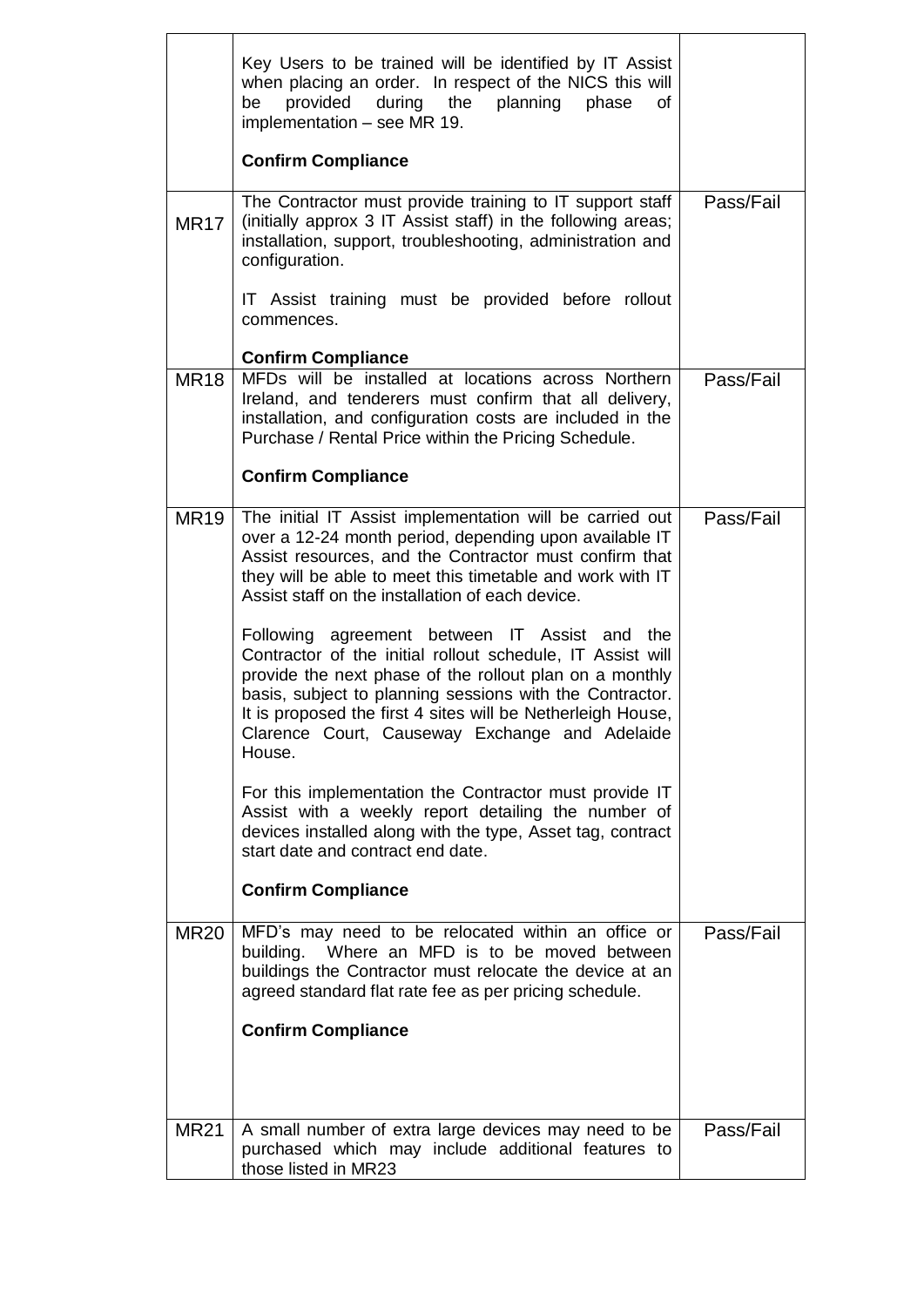|             | <b>Example Specification:</b><br>Speed $-100+$ ppm<br>Print Resolution - 2400 x 2400 dpi<br>RIP Resolution - 1200 x 1200 dpi<br>Scan resolution $-600 \times 600$ dpi<br>Average Monthly Volume - 60,000<br><b>B&amp;W</b> and Colour<br><b>Automatic Duplex Output Printing Mode</b><br>Imposition Hardware\Software eg: Firey<br><b>Confirm Compliance</b> |           |
|-------------|--------------------------------------------------------------------------------------------------------------------------------------------------------------------------------------------------------------------------------------------------------------------------------------------------------------------------------------------------------------|-----------|
| <b>MR22</b> | The proposed MFDs must provide a web interface to<br>enable interrogation, administration, configuration and<br>remote problem management.<br><b>Confirm Compliance</b>                                                                                                                                                                                      | Pass/Fail |
| <b>MR23</b> | The proposed MFDs must print, scan and copy at least<br>the following spec:<br>Small device $-30+$ pages per minute<br>Medium device $-45+$ pages per minute<br>Large device $-60+$ pages per minute<br>Extra large device - 100+ pages per minute<br><b>Confirm Compliance</b>                                                                              | Pass/Fail |
| <b>MR24</b> | The proposed MFDs must support Automatic Duplex<br><b>Output Printing Mode.</b><br><b>Confirm Compliance</b>                                                                                                                                                                                                                                                 | Pass/Fail |
| <b>MR25</b> | The proposed MFDs must have 10/100/1000Base-T<br>Ethernet network connectivity.<br><b>Confirm Compliance</b>                                                                                                                                                                                                                                                 | Pass/Fail |
| <b>MR26</b> | All firmware/software updates, fixes and patches must<br>be brought to the attention of IT Assist for approval<br>before being implemented by the Contractor.<br><b>Confirm Compliance</b>                                                                                                                                                                   | Pass/Fail |

### Additional Security Requirements

 A small number of the devices will be used within a network infrastructure that has  $\vdots$ additional security requirements e.g. the Department of Justice network. The following requirements must be applied to any devices purchased/leased for use on that infrastructure.

| MR27 Remote patching and management must be carried out from<br>and by a customer hosted server. There will be no remote<br>access to any device or the management server from outside<br>the customer network. | Pass/Fail |
|-----------------------------------------------------------------------------------------------------------------------------------------------------------------------------------------------------------------|-----------|
| <b>Confirm Compliance</b>                                                                                                                                                                                       |           |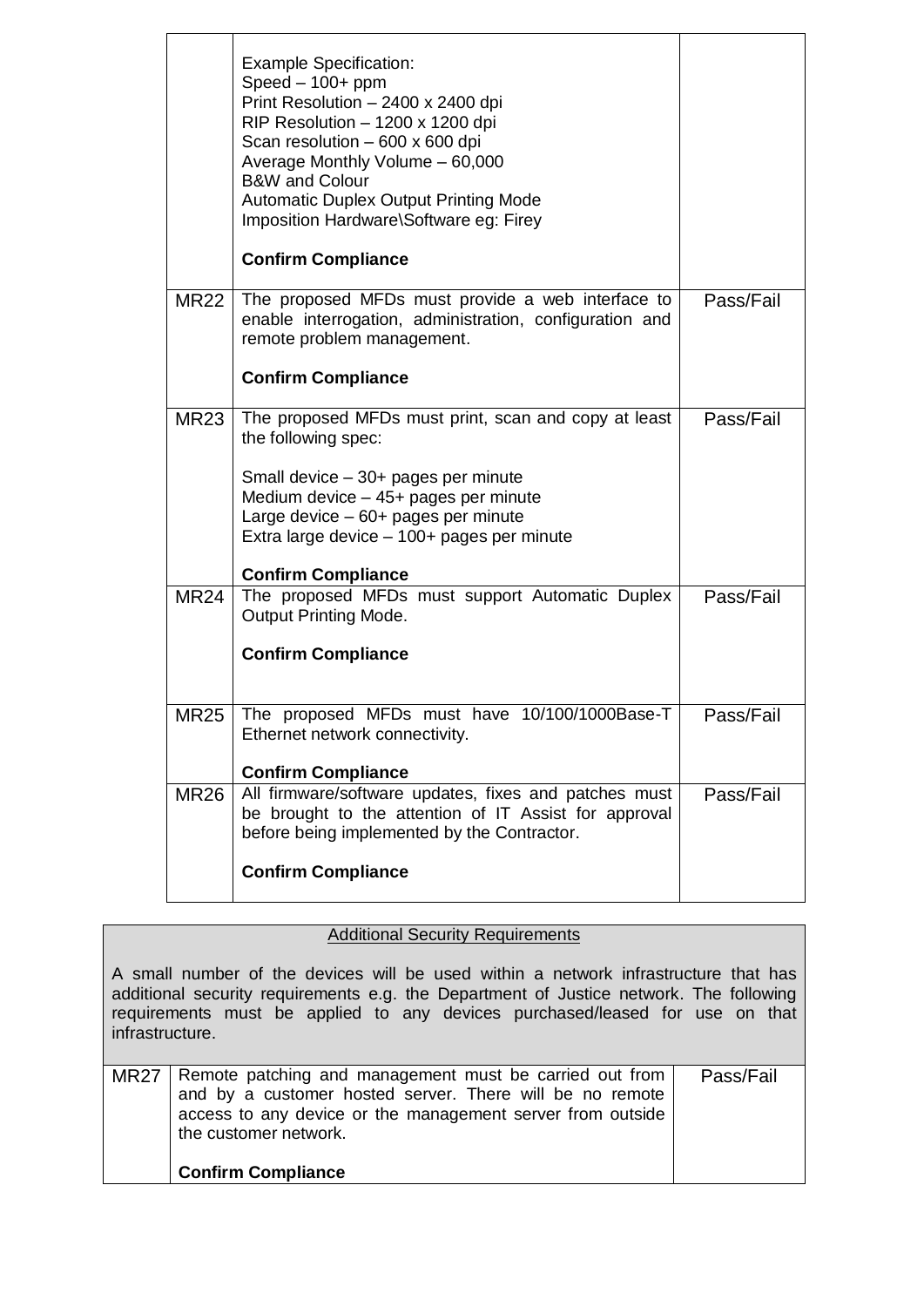| MR <sub>28</sub> | The Contractor's On-Site Service Engineers must be supervised<br>by DOJ staff and the device disconnected from<br>the<br>organisation's network before any work commences.                                                                                                                                                                                                                                                                                                                                                                                                                                                                | Pass/Fail |
|------------------|-------------------------------------------------------------------------------------------------------------------------------------------------------------------------------------------------------------------------------------------------------------------------------------------------------------------------------------------------------------------------------------------------------------------------------------------------------------------------------------------------------------------------------------------------------------------------------------------------------------------------------------------|-----------|
|                  | <b>Confirm Compliance</b>                                                                                                                                                                                                                                                                                                                                                                                                                                                                                                                                                                                                                 |           |
| <b>MR29</b>      | All magnetic media must be capable of being automatically<br>wiped on an ongoing basis, using EAL2 or above secure<br>erasure technology.                                                                                                                                                                                                                                                                                                                                                                                                                                                                                                 | Pass/Fail |
|                  | <b>Confirm Compliance</b>                                                                                                                                                                                                                                                                                                                                                                                                                                                                                                                                                                                                                 |           |
| <b>MR30</b>      | Hard drives and any other storage media must be removed and<br>handed to the DOJ nominated staff member or customer<br>premises officer before the device is removed from site. The<br>storage media will be held for analysis/destruction and not<br>returned to the Contractor.                                                                                                                                                                                                                                                                                                                                                         | Pass/Fail |
|                  | <b>Confirm Compliance</b>                                                                                                                                                                                                                                                                                                                                                                                                                                                                                                                                                                                                                 |           |
| <b>MR31</b>      | The proposed MFDs must have no WiFi interface OR if present<br>the WiFi interface must be disabled.                                                                                                                                                                                                                                                                                                                                                                                                                                                                                                                                       | Pass/Fail |
|                  | <b>Confirm Compliance</b>                                                                                                                                                                                                                                                                                                                                                                                                                                                                                                                                                                                                                 |           |
| <b>MR32</b>      | The proposed MFDs must have no USB ports OR if present all<br>USB port(s) must be disabled.                                                                                                                                                                                                                                                                                                                                                                                                                                                                                                                                               | Pass/Fail |
|                  | <b>Confirm Compliance</b>                                                                                                                                                                                                                                                                                                                                                                                                                                                                                                                                                                                                                 |           |
| <b>MR33</b>      | The proposed MFDs must have no fax port OR if present any<br>fax port(s) must be disabled.                                                                                                                                                                                                                                                                                                                                                                                                                                                                                                                                                | Pass/Fail |
|                  | <b>Confirm Compliance</b>                                                                                                                                                                                                                                                                                                                                                                                                                                                                                                                                                                                                                 |           |
| <b>MR34</b>      | The proposed MFDs must have authentication using a proximity<br>card enabled or supported.                                                                                                                                                                                                                                                                                                                                                                                                                                                                                                                                                | Pass/Fail |
|                  | The cards must conform to the DESFire EV1 or iCLASS SESE<br>standards The key storage mechanism on the card must be<br>Common Criteria certified to at least EAL4+ or equivalent<br>acceptable certification; - Cryptographic authentication must be<br>performed between the card and the reader; - The customer<br>must have ability to specify keys programmed in token/card; -<br>Not reliant upon card serial number (CSN) for authentication; -<br>On-card application storage of at least2KB; and - Ability to full<br>colour print and laminate cards on-site. The proximity card<br>readers are to be supplied with the devices. |           |
|                  | <b>Confirm Compliance</b>                                                                                                                                                                                                                                                                                                                                                                                                                                                                                                                                                                                                                 | Pass/Fail |
| <b>MR35</b>      | The proposed MFDs must allow the administrator password to<br>be changed from a customer central management station on an<br>individual MFD basis.                                                                                                                                                                                                                                                                                                                                                                                                                                                                                        |           |
|                  | <b>Confirm Compliance</b>                                                                                                                                                                                                                                                                                                                                                                                                                                                                                                                                                                                                                 |           |
| <b>MR36</b>      | The Contractor must ensure that some personnel (whether                                                                                                                                                                                                                                                                                                                                                                                                                                                                                                                                                                                   | Pass/Fail |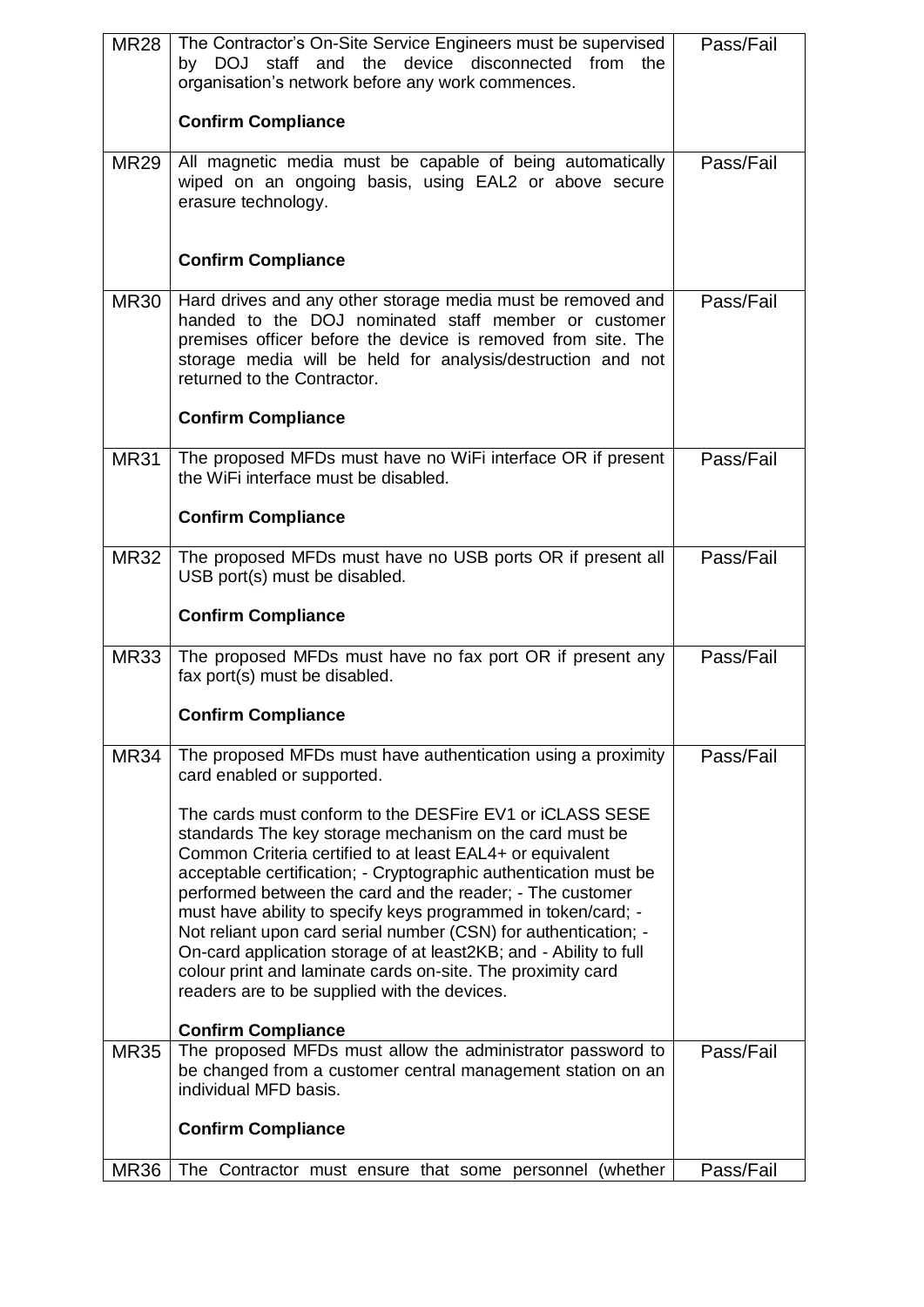|      | employed directly or as a sub-contractor) working on this<br>contract have been security cleared to at least CTC standard for<br>attendance at DoJ and Court Service sites.<br>The Contractor will be responsible for the costs of obtaining<br>security clearance for all of their employees, contractors or sub-<br>contractors.<br><b>Confirm Compliance</b>                          |           |
|------|------------------------------------------------------------------------------------------------------------------------------------------------------------------------------------------------------------------------------------------------------------------------------------------------------------------------------------------------------------------------------------------|-----------|
| MR37 | Proposed MFDs must provide the following minimum levels of<br>security standards and certification;<br>- Minimum ISO 15408 EAL2<br>- HDD overwrite with the facility for automatic erasure of<br>all data on the hard drive which can be scheduled to run<br>at defined times.<br>Disk encryption; (AES 256 bit; FIPS 140-2)<br>User Authentication;<br>SSL<br><b>Confirm Compliance</b> | Pass/Fail |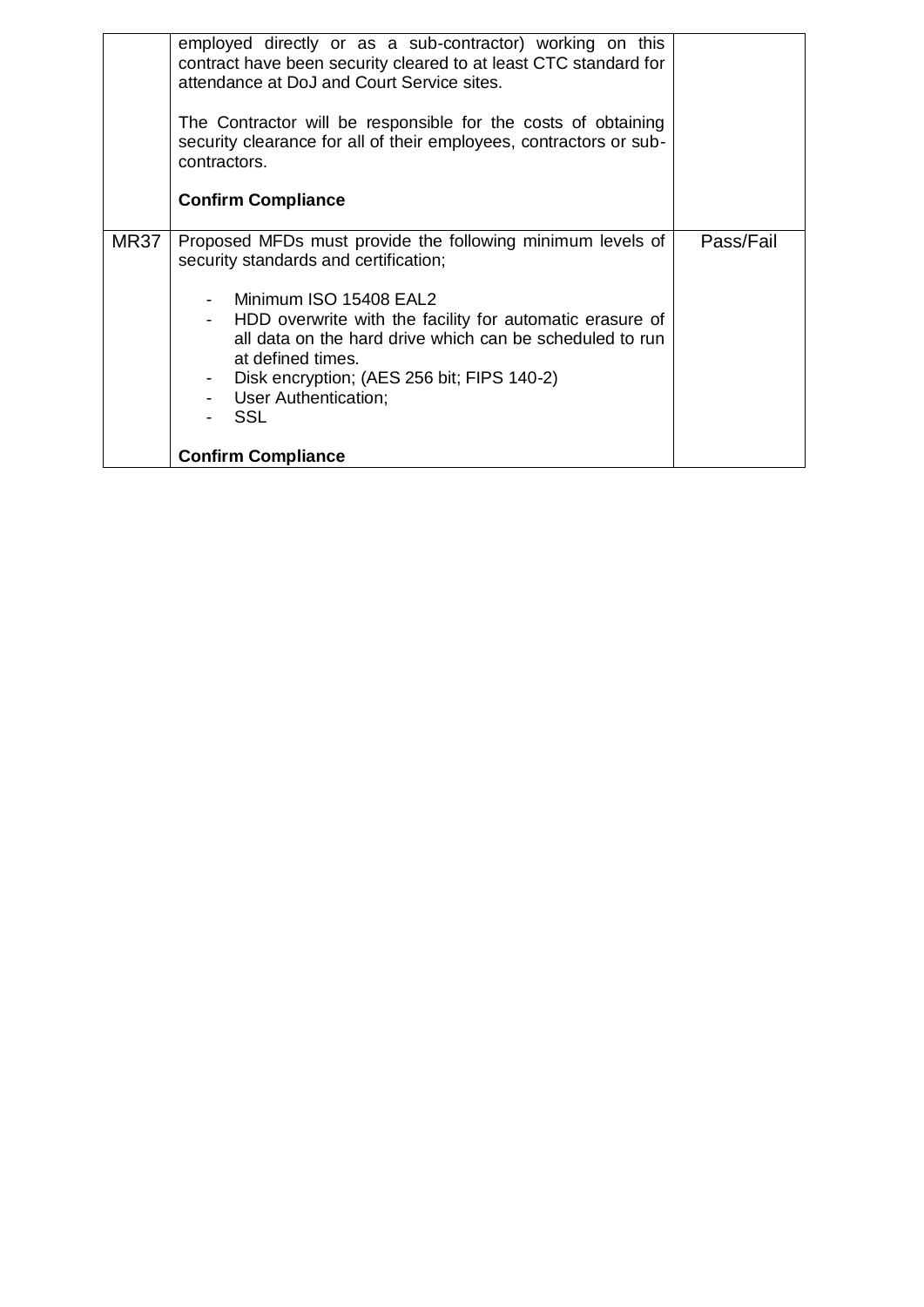### **Appendix 1**

 Department of Culture, Arts and Leisure Department of Agriculture and Rural Development Department of Education Department for Employment and Learning Department of Enterprise, Trade and Investment Department of the Environment Department of Finance and Personnel Department of Health, Social Services and Public Safety Department of Justice Department for Regional Development Department for Social Development Office of the First Minister and Deputy First Minister

The above departments will undergo restructuring and from 1 April 2016 will be named as:

Department of Agriculture, Environment and Rural Affairs

- Department of Communities
- Department of Economy
- Department of Education
- Department of Finance
- Department of Health
- Department of Infrastructure
- Department of Justice

Northern Ireland Assembly Commission

Compensation Agency Driver and Vehicle Agency (DVA) Forensic Science Northern Ireland Forest Service Land and Property Services (LPS) Northern Ireland Courts and Tribunals Service (NICTS) Northern Ireland Environment Agency (NIEA) Northern Ireland Prison Service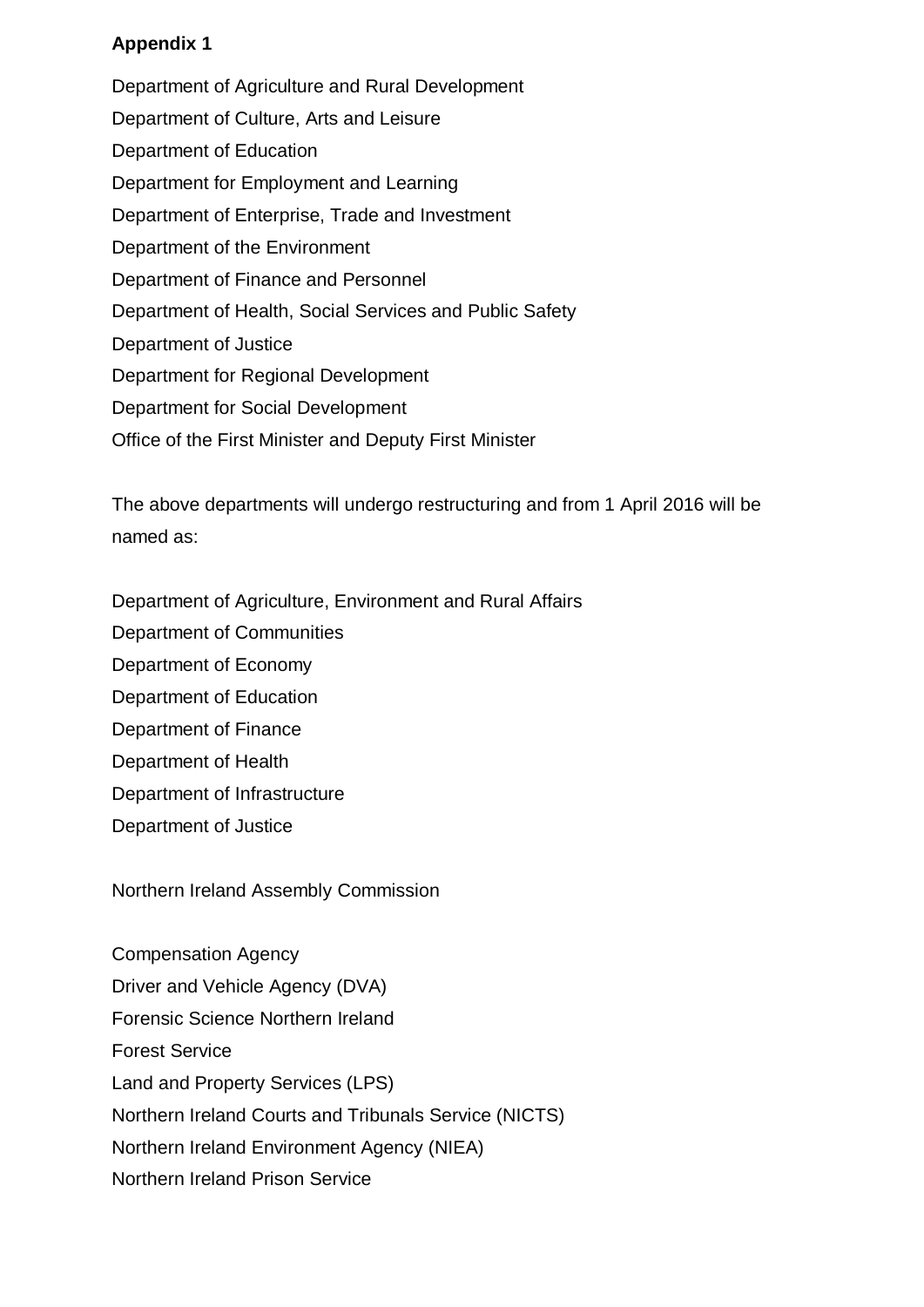Northern Ireland Statistics and Research Agency (NISRA) Rivers Agency Social Security Agency (SSA) Youth Justice Agency

 Livestock and Meat Commission for Northern Ireland (LMC) 2013 World Police and Fire Games Agri-Food and Biosciences Institute (AFBI) Northern Ireland Fishery Harbour Authority (NIFHA) Armagh Observatory Armagh Planetarium Arts Council of Northern Ireland Northern Ireland Library Authority Northern Ireland Screen Northern Ireland Museums Council National Museums Northern Ireland (NMNI) Sport NI

Council for Catholic Maintained Schools (CCMS)

Comhairle na Gaelscolaiochta (CnaG)

Council for the Curriculum, Examinations and Assessment (CCEA)

Education and Library Boards

Education and Skills Authority

Exceptional Circumstances Body (ECB)

General Teaching Council for Northern Ireland (GTCNI)

Middletown Centre for Autism

Northern Ireland Council for Integrated Education (NICIE)

Staff Commission for Education and Library Boards (SCELB)

Youth Council for Northern Ireland (YCNI)

 CITB - ConstructionSkills NI (formerly Construction Industry Training Belfast Metropolitan College Board) Labour Relations Agency (LRA) Northern Regional College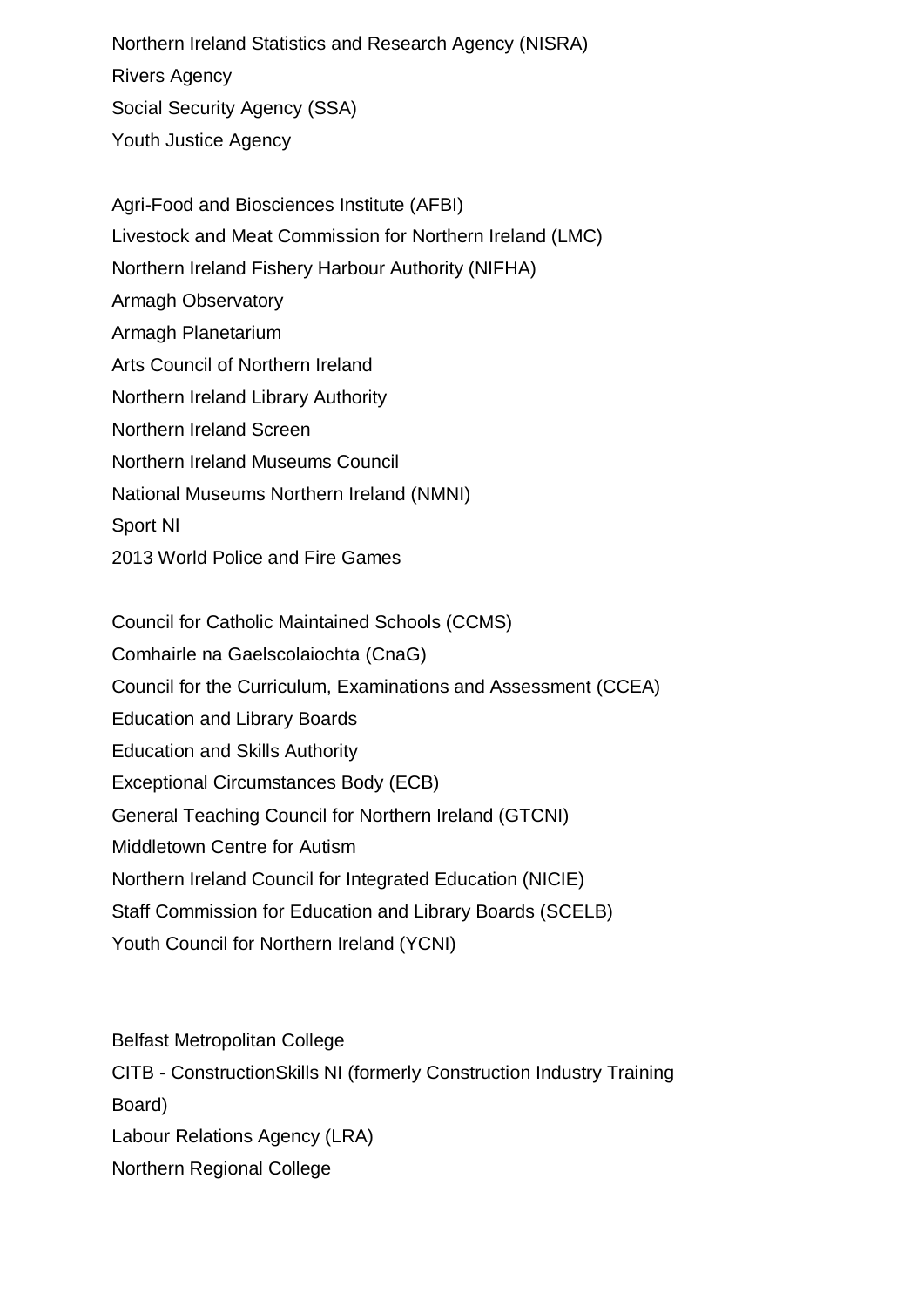North West Regional College South Eastern Regional College Southern Regional College South West College Stranmillis University College Ulster Supported Employment Limited (USEL)

 Health and Safety Executive for Northern Ireland Consumer Council for Northern Ireland Invest Northern Ireland Northern Ireland Tourist Board Northern Ireland Local Government Officers' Superannuation Committee (NILGOSC) Local Government Staff Commission (LGSC) Northern Ireland Building Regulations Advisory Committee Statistics Advisory Committee

 Belfast Health and Social Care Trust Business Services Organisation (BSO) Northern Ireland Medical and Dental Training Agency Health and Social Care Board (HSCB) Northern Health and Social Care Trust Northern Ireland Ambulance Service Northern Ireland Blood Transfusion Service Northern Ireland Fire and Rescue Service Northern Ireland Guardian Ad Litem Agency Northern Ireland Practice and Education Council (NIPEC)

 Regional Agency for Public Health and Social Well Being (RAPHSW) South Eastern Health and Social Care Trust Southern Health and Social Care Trust Northern Ireland Social Care Council (NISCC) Patient and Client Council Regulation and Quality Improvement Authority (RQIA) Western Health and Social Care Trust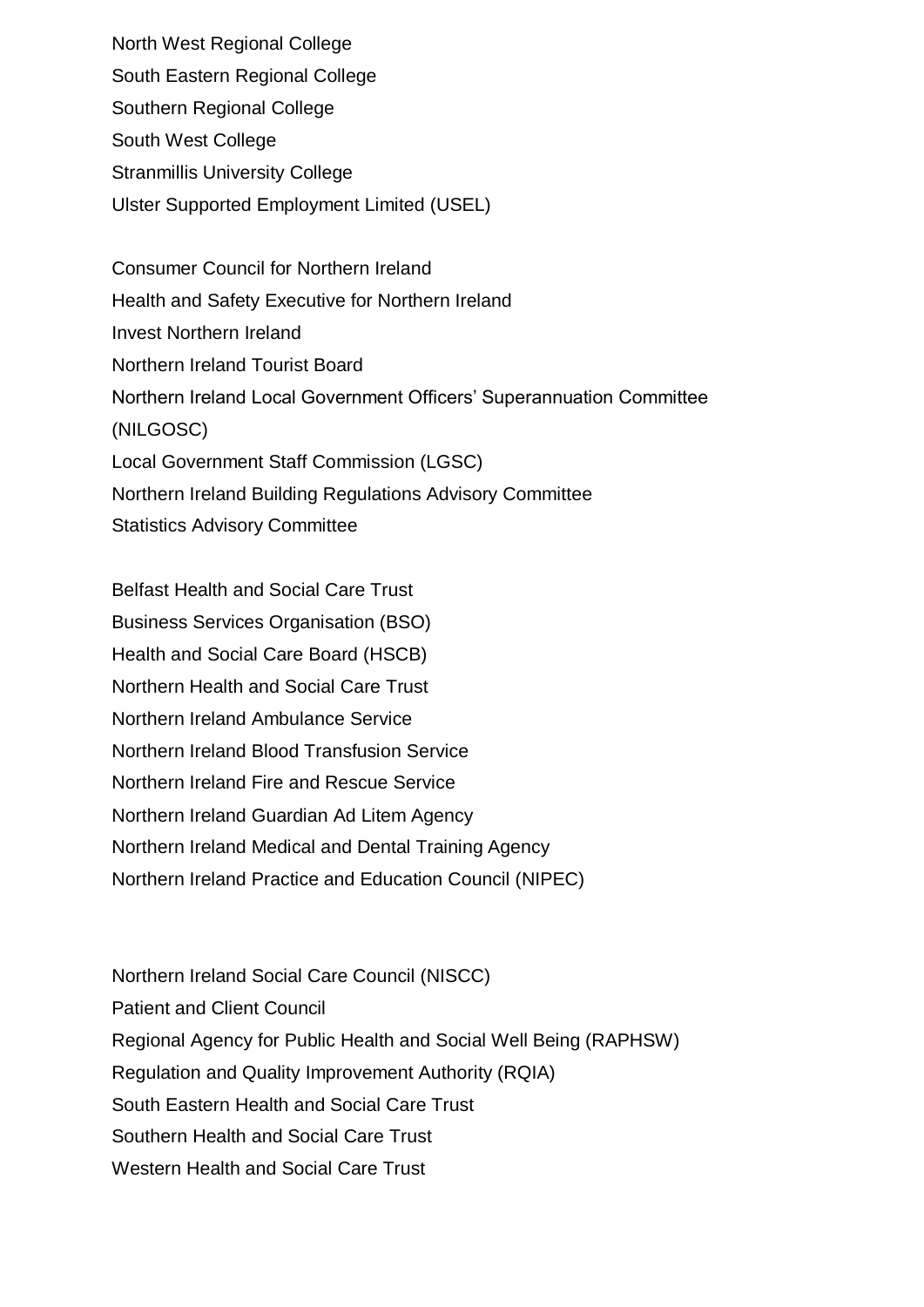Probation Board Northern Ireland Police Ombudsman Northern Ireland Police Retraining and Rehabilitation Trust Police Service of Northern Ireland Criminal Justice Inspectorate Northern Ireland Law Commission Northern Ireland Legal Services Commission Northern Ireland Policing Board Northern Ireland Policing Fund Northern Ireland Prisoner Ombudsman RUC George Cross Foundation

Northern Ireland Transport Holding Company/Translink incorporating Citybus, Ulsterbus and Northern Ireland Railways Northern Ireland Water (NIW)

 The Charity Commission for Northern Ireland (CCNI) Northern Ireland Housing Executive (NIHE)

 Commissioner for Children and Young People for Northern Ireland Community Relations Council (CRC) Equality Commission for Northern Ireland (ECNI) Attorney General for Northern Ireland (NICCY) Commissioner for Older People for Northern Ireland (COPNI) Commissioner for Public Appointments for Northern Ireland (CPANI) Commissioner for Victims and Survivors (CVSNI) ILEX Urban Regeneration Company Limited Maze Long Kesh Development Corporation4 (MKLDC) Northern Ireland Judicial Appointments Commission Northern Ireland Memorial Fund (NIMF)

Strategic Investment Board (SIB) Planning and Water Appeals Commission (PACWAC) Victims and Survivors Service Ltd